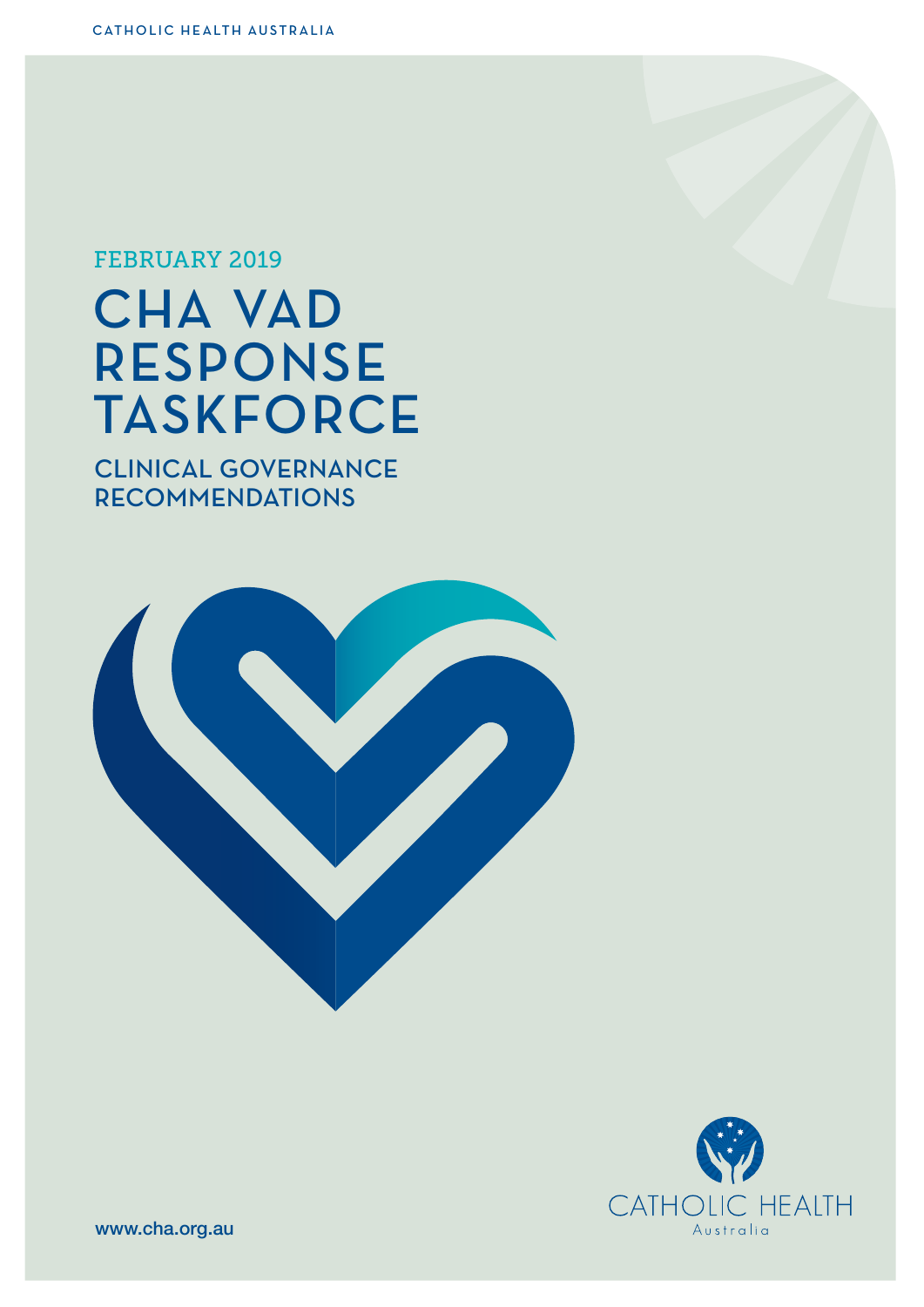### **CONTENTS**

| Part 1 - Clinical Governance Framework Recommendations                   | $\overline{3}$ |
|--------------------------------------------------------------------------|----------------|
| Clinical Governance Framework                                            | $\overline{4}$ |
| Tiered System                                                            | 5              |
| <b>All Staff</b>                                                         | 6              |
| Tier 1 - Staff with Professional Expertise                               | 6              |
| Tier 2 – Executive Leaders with Decision Making Authority and Competency |                |
| Implementation of the Tiered System                                      |                |
| <b>Staff Education and Development</b>                                   | 8              |
| <b>Information Packages</b>                                              | 9              |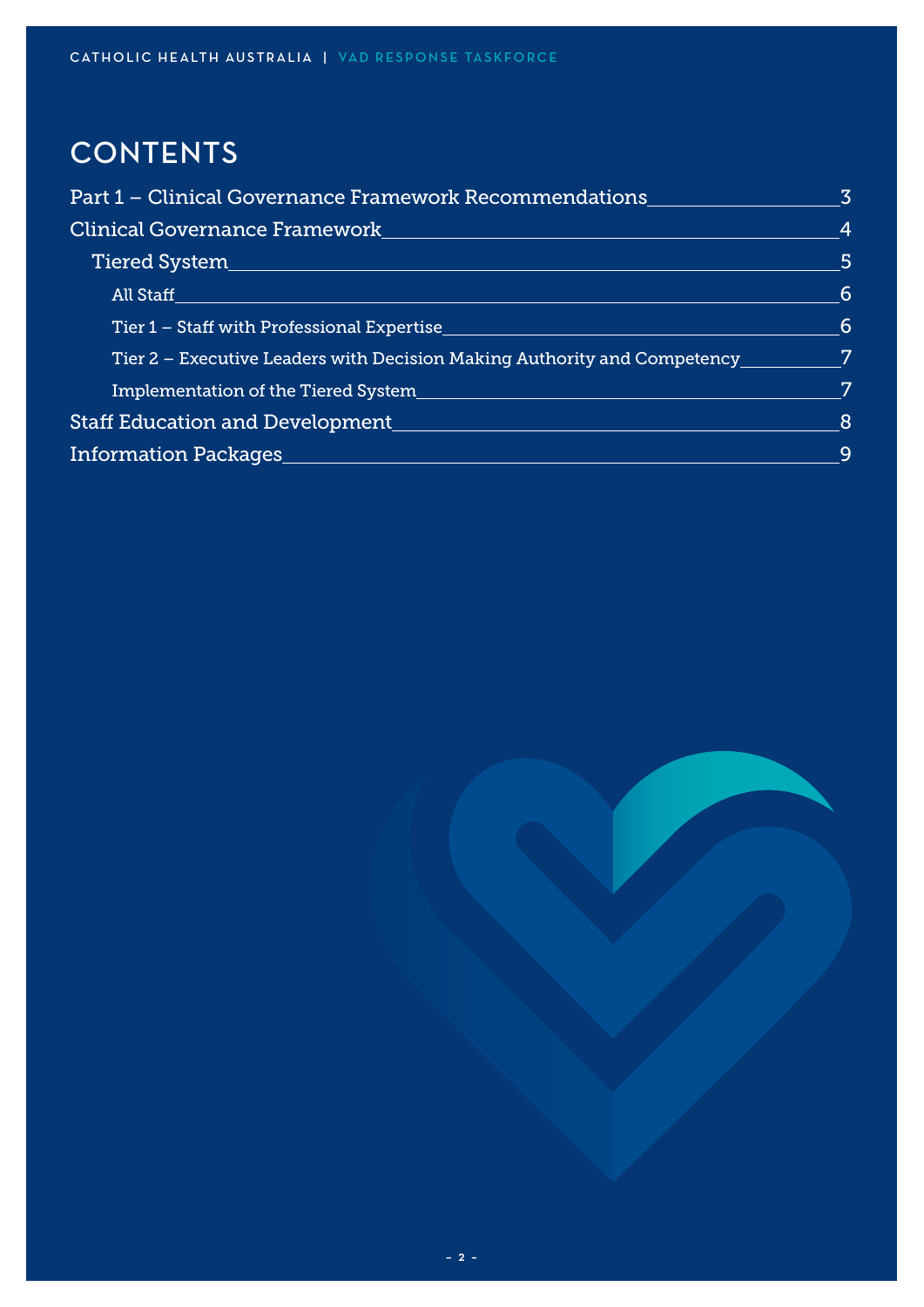### <span id="page-2-0"></span>PART 1 – CLINICAL GOVERNANCE FRAMEWORK RECOMMENDATIONS

This document presents the synthesis of the work of the CHA VAD<sup>1</sup> Response Taskforce in relation to clinical governance issues relevant to the VAD legislation. It is presented as a series of recommendations for CHA Members to adapt within the context of their own governance frameworks.

The objectives of these recommendations are:

- 1. To recommend a structured competency approach governance system (referred to here as a tiered system) to respond to issues relating to VAD;
- 2. To provide clinical governance guidelines which reflect the ethics and legal advice consistent with our ethical principles;
- 3. To recommend policy provisions, guidelines, and education and training designed to support a consistent response.

The CHA Taskforce wishes to thank the following services for their work in developing these guidelines:

- Calvary Health Care;
- St John of God Healthcare;
- St Vincent's Hospital Melbourne & St Vincent's Health Australia;

<sup>1.</sup> Voluntary Assisted Dying, as defined by the Voluntary Assisted Dying Act 2017 (Vic)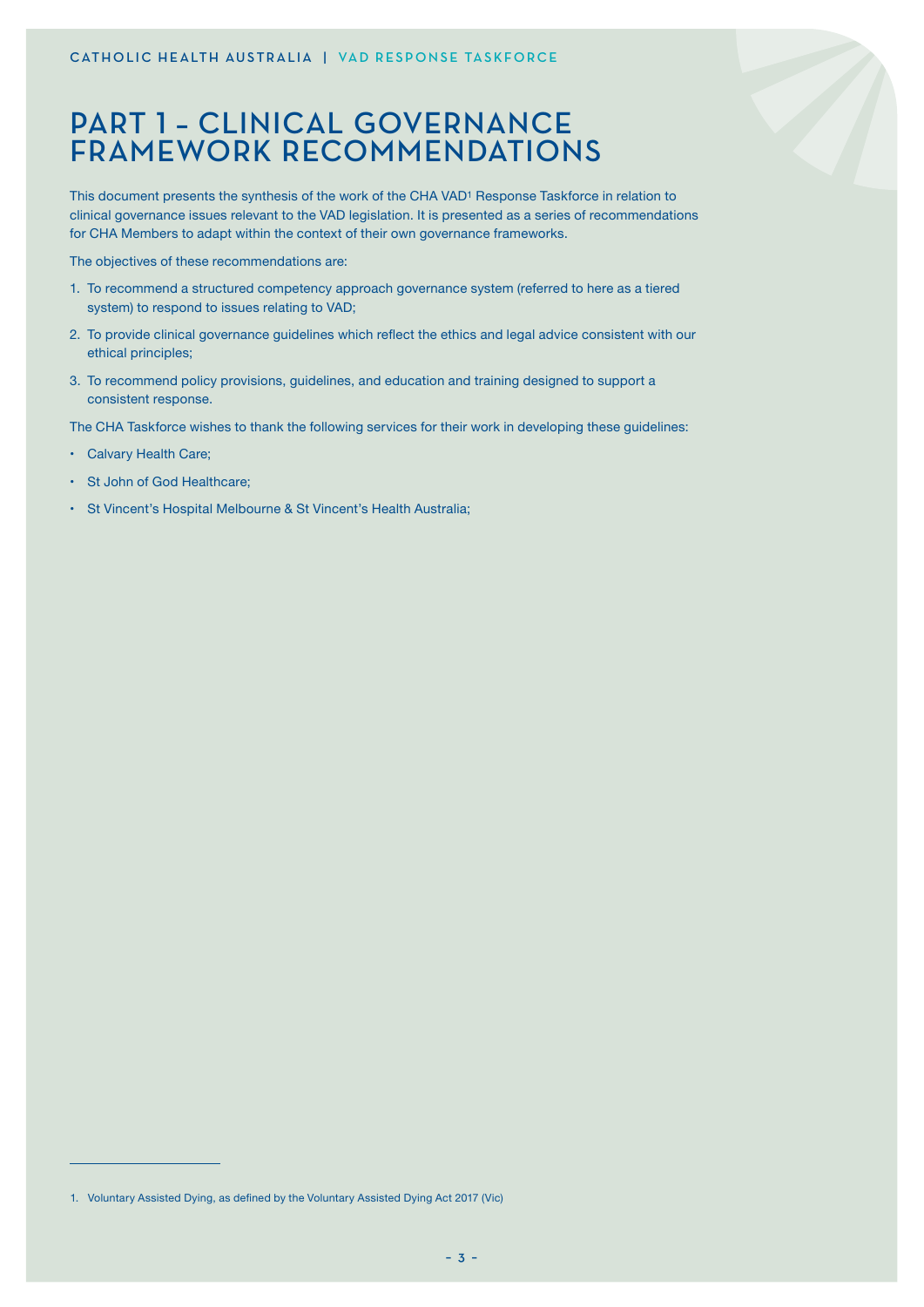### <span id="page-3-0"></span>CLINICAL GOVERNANCE FRAMEWORK

In recognising the significance of the Voluntary Assistance Dying (VAD) Legislation and its potential impact for patients, residents and staff, the CHA Taskforce agreed to a common approach to clinical governance which will enact our ethic of care. This begins with each facility selecting a dedicated executive as the sponsor overseeing the VAD response process, with regular reporting to the CEO and Board as relevant. It also includes a tiered escalation system for any issues which arise related to VAD, to ensure that appropriate care services and expertise are available to patients, residents and staff.



*Figure 1: Tiered Governance Framework*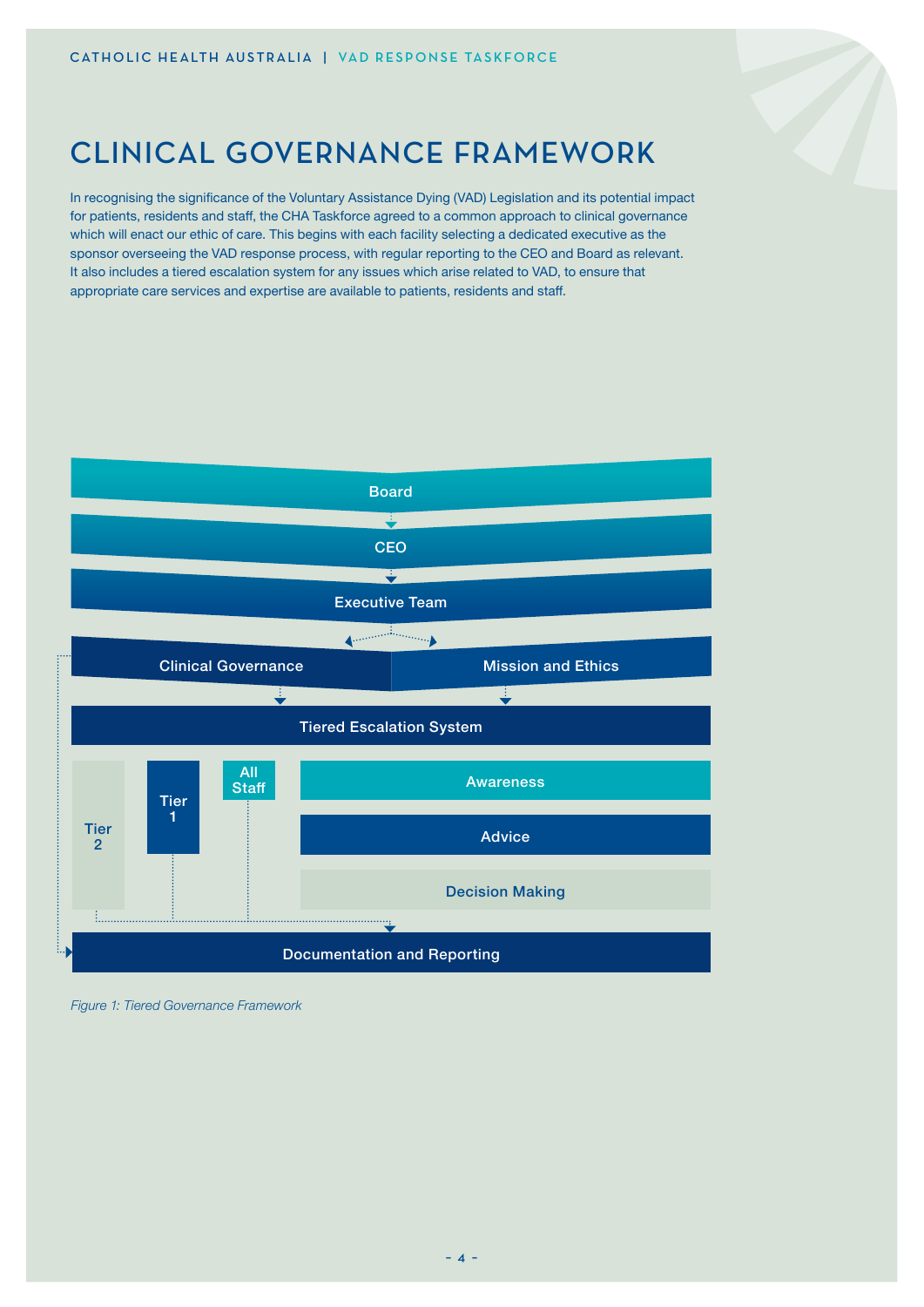

### <span id="page-4-0"></span>TIERED SYSTEM CLINICAL GOVERNANCE FRAMEWORK

The CHA taskforce acknowledges that different scenarios may arise once VAD is legal and will require different levels of competency in response to VAD related clinical issues. These range from basic competencies which all staff should be familiar with to more complex competencies which will be required in certain complex cases. We recognise that these will be different for acute care, sub-acute care, aged care, and community care environments.

In response, we recommend all services work to establish tiered competencies across their systems. This tiered system is reflected in all of the recommendations which follow. Our recommendation that every interaction between patients/residents/clients with our services in relation to VAD has a tiered response recognises the significance of any such interaction, and that it requires a thoughtful and well informed response.

Our recommendation for the Tiered system is described below. Table 1 illustrates the recommended tiers and requirements are described below:

|                                                                    | <b>All Staff</b> | Tier 1           | Tier 2 |
|--------------------------------------------------------------------|------------------|------------------|--------|
| <b>Awareness</b>                                                   |                  |                  |        |
| Awareness of organisational position                               | $\checkmark$     | $\checkmark$     |        |
| Awareness that VAD can only be initiated by a patient              | $\checkmark$     | ✔                |        |
| Awareness of basic information provision re: VAD                   | ✔                | ✔                |        |
| Awareness of documentation requirements                            | ✔                | √                |        |
| Awareness of escalation requirements                               | $\checkmark$     | ✔                |        |
| <b>Advice</b>                                                      |                  |                  |        |
| Manage sensitive discussions and address end of life concerns      | $\boldsymbol{x}$ | ✔                |        |
| Provide advice on end of life care options                         | $\boldsymbol{x}$ | ✔                |        |
| Connect patients / residents / clients to end of life care options | $\boldsymbol{x}$ | ✔                | ✔      |
| <b>Decision Making</b>                                             |                  |                  |        |
| Management of complex cases                                        | $\boldsymbol{x}$ | $\boldsymbol{x}$ |        |
| Escalate and Inform relevant stakeholders                          | $\boldsymbol{x}$ | X                |        |
| Manage risks                                                       | x                |                  |        |
| Commission or seek expert advice as required                       | X                | X                |        |

*Table 1: Capability Framework for Tiered Governance System*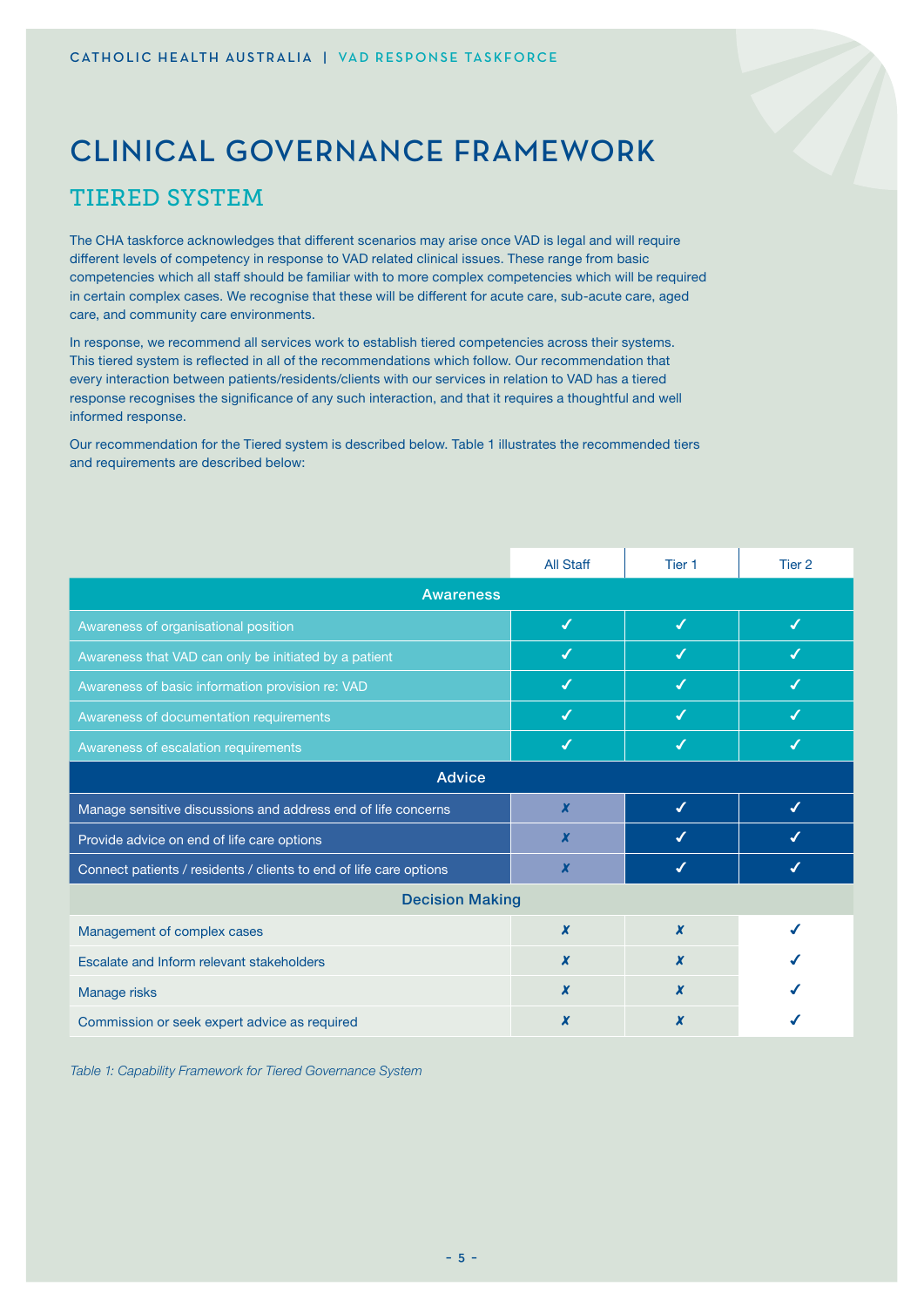### <span id="page-5-0"></span>TIERED SYSTEM CLINICAL GOVERNANCE FRAMEWORK

#### ALL STAFF

We recommend that all staff receive training and education that enables them to respond with *All Staff* competencies.

Our recommendation is that *All Staff* are:

- 1. Aware of the organisation's position on Voluntary Assisted Dying;
- 2. Aware that they must not initiate discussions about or recommend 'Voluntary Assisted Dying'.
- 3. Aware that, if they are asked about 'Voluntary Assisted Dying', that they need to disclose certain information to the person asking OR seek out an alternative staff member who can disclose information in a timely manner:
- a. That their service does not provide nor facilitate VAD;
- b. That there are care options that their care service is able to connect them to, and that they can offer information on those/connect the person in their care to these options if they would like to seek this out;
- c. And, are readily able to access written information for patients/clients/residents which communicates the same;
- 4. Aware of how to document any interactions related to VAD;
- 5. Aware of how to escalate to Tier 1 or Tier 2 response where required.

#### TIER 1 – STAFF WITH PROFESSIONAL EXPERTISE

We recommend that our services establish a *Tier 1* response capability which is designed to include relevant professional expertise for discussions about options for patient/resident/ client end of life care.

A *Tier 1* response will:

- 1. Engage in open and sensitive discussion with a patient/ resident/client about their end of life concerns;
- 2. Provide advice to patients, residents or clients on end of life care options;
- 3. Provide advice to caregivers on end of life care options;
- 4. Connect patients, residents or clients to end of life care options;

We note that such capability is an existing recommendation for all services which seek to provide excellent end of life care, and that it can be fulfilled by various clinical staff, from specialist doctors to appropriately trained nurses or other allied health personnel. We recognise that access to Tier 1 response capabilities will differ from service to service, and recommend that services consider the following;

#### *Tier 1 – Services with access to specialist palliative care services*

In these services, a Tier 1 response may involve referral to the available specialist palliative care services for patients for whom palliative care is appropriate. If there are patients for whom palliative care is not appropriate, other staff with Tier 1 competencies may also be considered.

#### *Tier 1 – Acute or Sub-Acute services without access to specialist palliative care services*

In these services, a Tier 1 response may involve setting up pathways to other services with specialist palliative care competency or undertaking education and training with selected staff to ensure that a Tier 1 team is available within the service;

#### *Tier 1 – Aged Care*

In these services, a Tier 1 response would normally involve enacting a referral pathway to a resident's treating GP or the service's on-call GP. It may also include the provision of information to the resident about end of life care options, which they may wish to discuss with the GP. Notwithstanding this, such services may also consider undertaking education and training with selected staff to provide a Tier 1 response within the service;

#### *Tier 1 – Community Care*

In these services, a Tier 1 response would normally involve enacting a referral pathway to a client's treating GP or the service's on-call GP. It may also include the provision of information to the client about end of life care options, which they may wish to discuss with the GP. Notwithstanding this, such services may also consider undertaking education and training with selected staff to provide a Tier 1 response within the service;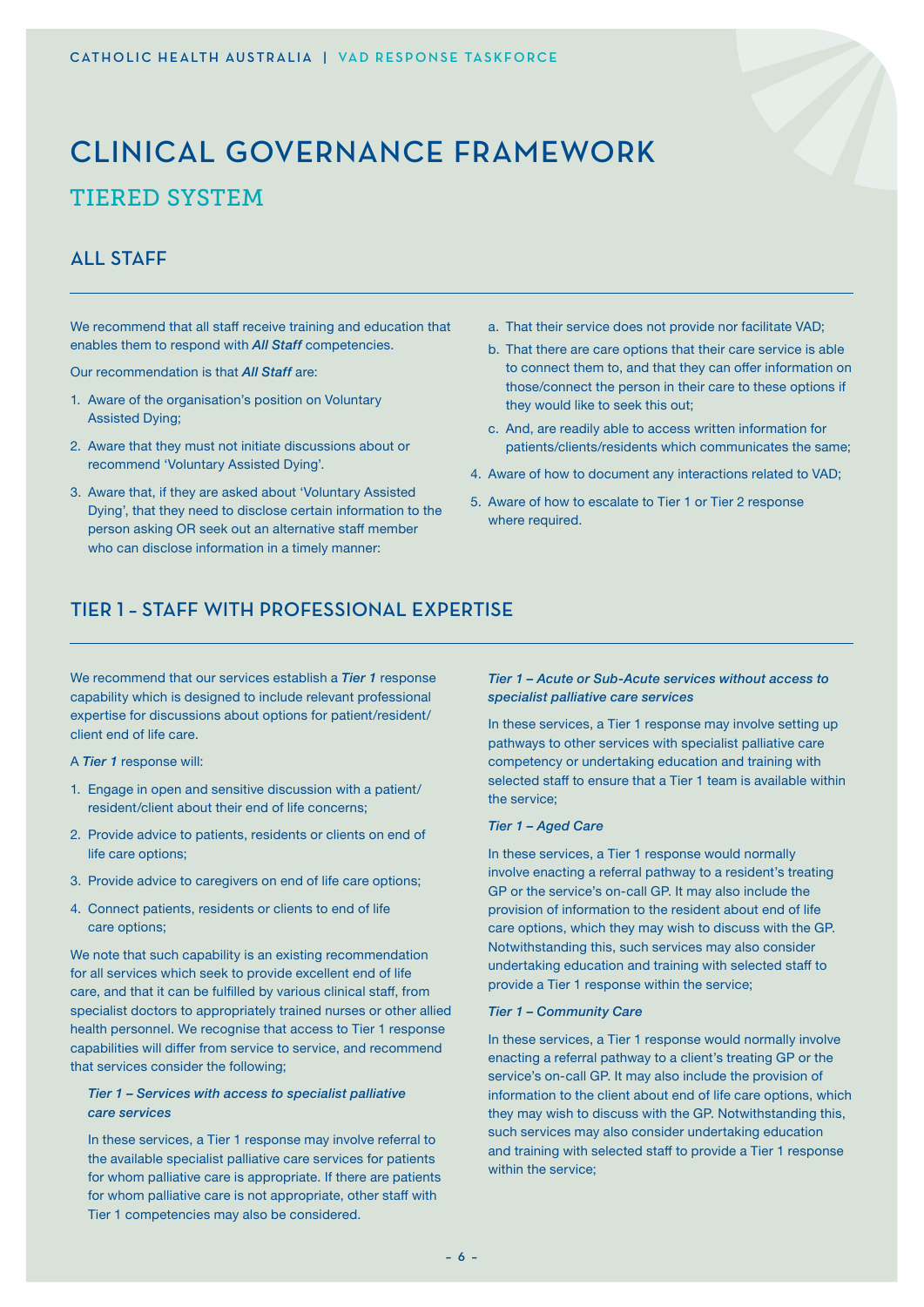## <span id="page-6-0"></span>TIERED SYSTEM CLINICAL GOVERNANCE FRAMEWORK

#### TIER 2 – EXECUTIVE LEADERS WITH DECISION MAKING AUTHORITY AND COMPETENCY

We recommend that our services establish a *Tier 2* response capability which is designed to take on responsibility for decision-making in complex scenarios. A *Tier 2* team will normally be comprised of senior staff who have decisionmaking authority for the organisation.

#### A *Tier 2* response will:

- 1. Have decision-making capability and authority in complex cases;
- 2. Inform relevant stakeholders (internal and external);
- 3. Prepare risk mitigation plans;

4. Seek advice (such as ethical or legal advice) where needed

A Tier 2 team will take the overall responsibility in both responding to complex cases and provide support for the governance of the system. This means that the membership of the team should consist of both clinical and executive leadership. CHA will be developing formation and training in ethical, legal and governance considerations related to VAD to support Tier 2 teams.

#### IMPLEMENTATION OF THE TIERED SYSTEM

We recommend the implementation of the Tiered System to be in conjunction with an organisation-wide education program.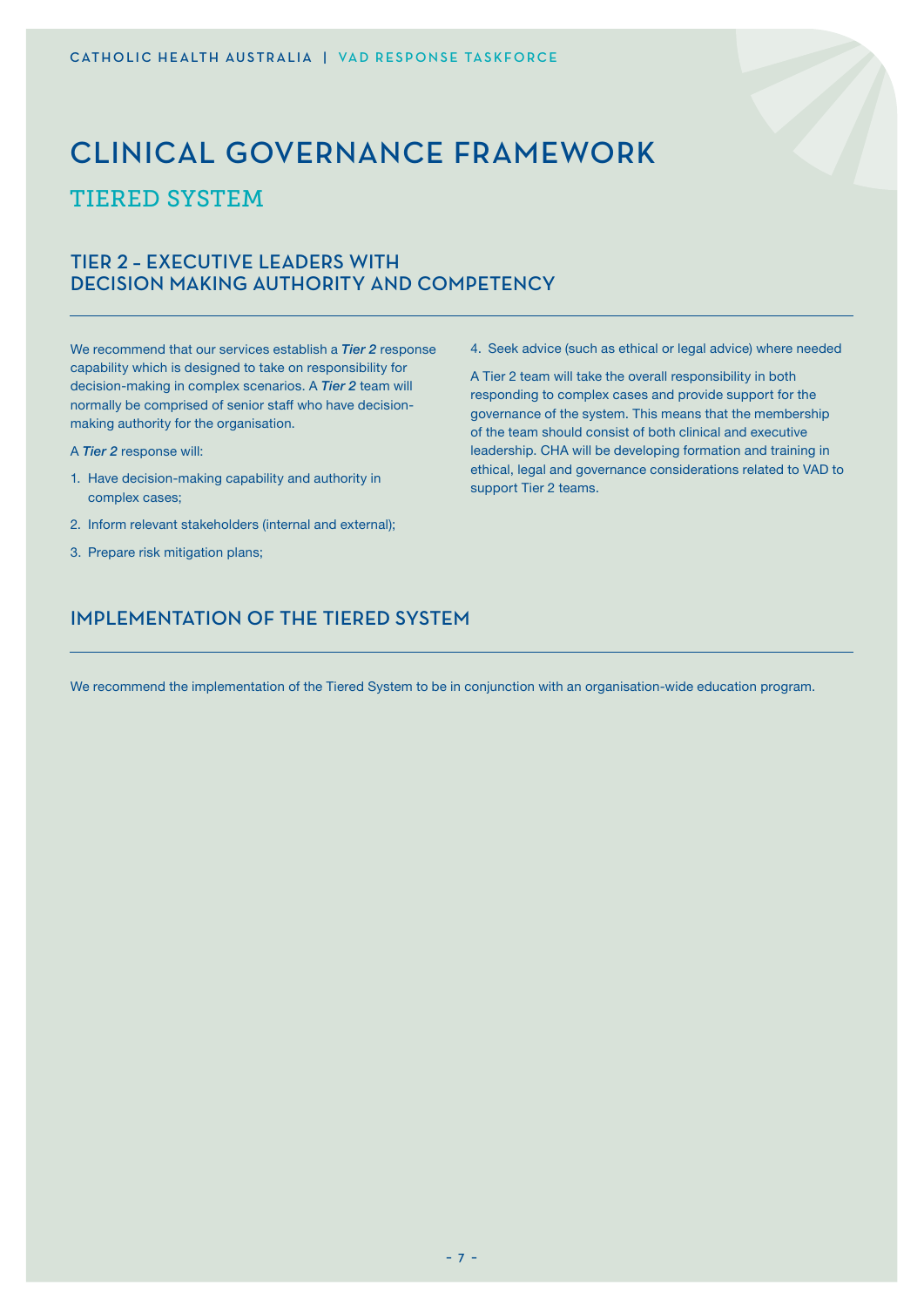### <span id="page-7-0"></span>STAFF EDUCATION AND DEVELOPMENT

The Taskforce recommends an organisation wide education system incorporating the relevant clinical and policy information. The relevant programs should contain tiered information and a recommended program is shown in Table 2 and Table 3, with reference to the Taskforce's recommended clinical guidance.

| <b>Education Requirements</b>                                      | <b>All Staff</b> | Tier <sub>1</sub> | Tier 2 |
|--------------------------------------------------------------------|------------------|-------------------|--------|
| <b>Awareness</b>                                                   |                  |                   |        |
| General Education and Awareness Program on response and escalation |                  |                   |        |
| Policies, guidelines and procedures                                | J                | √                 |        |
| Access to patient information and brochures                        |                  |                   |        |
| <b>Advice</b>                                                      |                  |                   |        |
| Specific training on "end of life conversations"                   | X                | ✔                 |        |
| Specific training on VAD legislation and options of care           |                  | M                 |        |
| Training on organizational VAD related policy and pathways         |                  |                   |        |
| <b>Decision Making</b>                                             |                  |                   |        |
| CHA formation and training ethical and legal governance            |                  |                   |        |

*Table 2: Recommended Education Program for Tiered Governance System*

|    | <b>Clinical Guidance</b>                                                             | <b>All Staff</b>                                             | Tier 1                                             | Tier 2                                                   |
|----|--------------------------------------------------------------------------------------|--------------------------------------------------------------|----------------------------------------------------|----------------------------------------------------------|
| 1A | Staff not initiating discussion about VAD                                            | <b>Build awareness</b>                                       | Engage in<br>discussion                            |                                                          |
| 1B | Responding to requests for VAD Information                                           | <b>Build</b><br>awareness,<br>provide written<br>information | Engage in<br>discussion and<br>advice options      |                                                          |
| 2A | Responding to those who are going through the VAD process                            | Awareness<br>of escalation<br>process                        |                                                    | Provide support                                          |
| 2B | Responding to those who are in possession of VAD substance                           |                                                              | Awareness of                                       | and decision<br>with reference                           |
| 3A | Responding to those who have taken the VAD substance but<br>not caused death         |                                                              | complexity,<br>provide general<br>advice, consider | to duty of care.<br>ethical and legal<br>considerations. |
| 3B | Responding to those who have died of VAD                                             |                                                              | escalation<br>process                              |                                                          |
| 3C | Responding to those who requests for staff member to be<br>present / assist with VAD |                                                              |                                                    |                                                          |
| 4A | Managing grief and Bereavement following VAD                                         | Awareness and<br>general support                             | Professional<br>bereavement<br>support             |                                                          |

*Table 3: Education Contents Supporting Complex Response and Policy Framework*